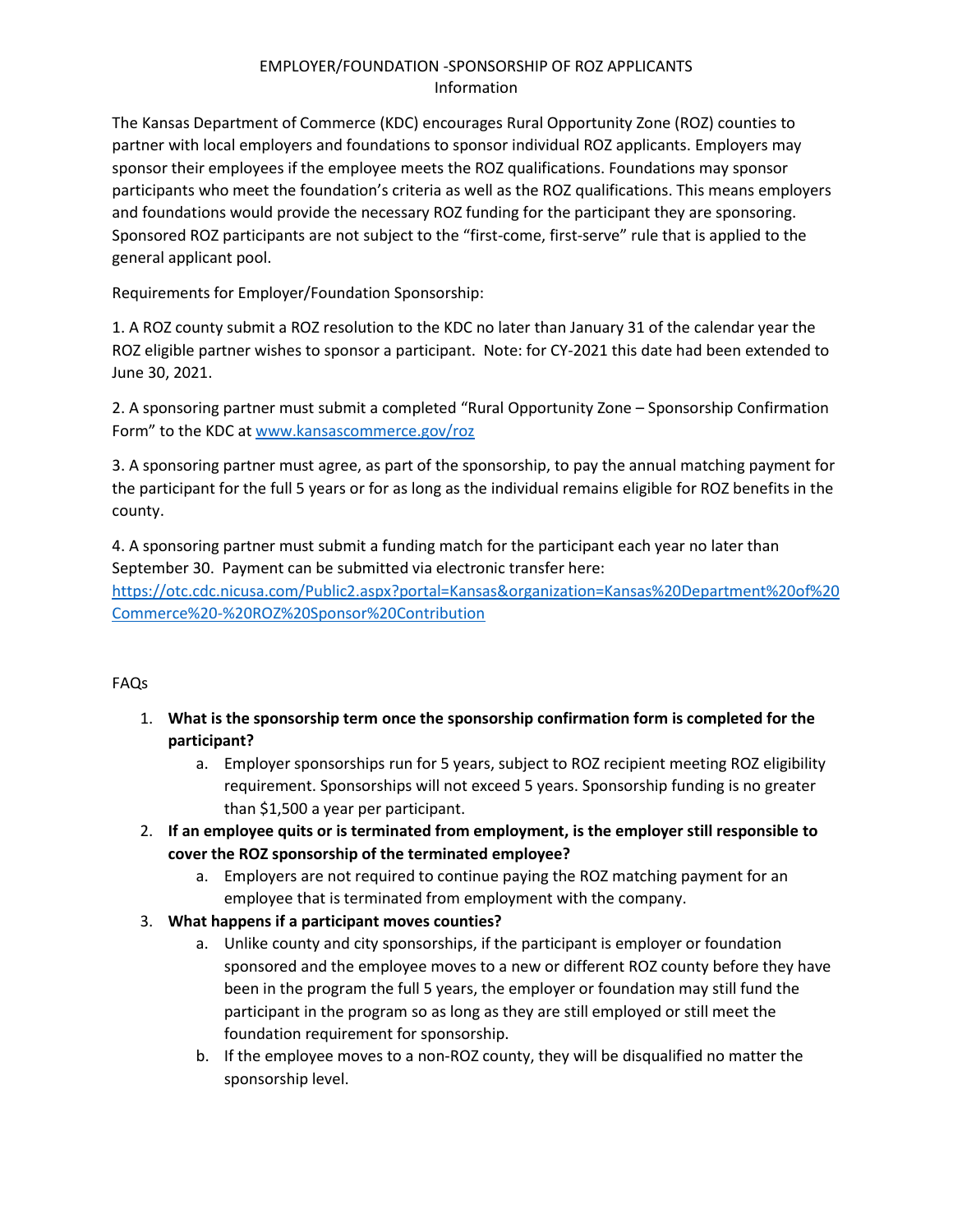- 4. **What does the employer or foundation do if a sponsored participant is no longer employed or meets the requirements for sponsorship?**
	- a. Employers and foundations must notify the KDC of change in participant employment and qualification status before September 1 each calendar year. If timely notification is not given, the sponsored participant will receive ROZ distribution for that calendar year and the sponsor will be required to submit matching funds for the participant.
- 5. **What if the employer or foundation is not located in the ROZ County but the participant lives in ROZ county? (Remote work/ Telecommute/ Lives one county over)**
	- a. Employers and foundations are not required to be in the same county as the sponsored participant. The participant is the only one required to be domiciled in a ROZ county. The participant can work in any county or be remotely employed by an entity. Participant eligibility in ROZ is based upon where you live and not where you work.
- 6. **How do employer or foundation sponsorships work?**
	- a. Sponsoring partner must submit a completed "Rural Opportunity Zone Sponsorship Conformation Form" to the KDC for each individual they wish to sponsor at [www.kansascommerce.com/roz.](http://www.kansascommerce.com/roz)
	- b. If employee terminates employment, the sponsor must inform KDC by September 30 to terminate Employee Sponsorship Agreement and not be held liable for program match.
- 7. **Can the sponsorship be an amount less than \$1,500? For example, if the employer wants to do \$500, would the state then do \$500? Or, must it be \$1,500?**
	- a. The sponsorship match is determined based upon the approved participant's student loan debt. If the applicant is eligible for \$3,000 a year, then the sponsor match is \$1,500 a year. A sponsor cannot opt to only cover a portion of the eligible match.
- 8. **My question about the lower student loan assistance amount is based more on the employer's willingness to pay versus what the person may be eligible for based on the 20% max rule. So, if they want to do less than the \$1,500 can they do less and still have it matched?**
	- a. No
- 9. **Can a school board/district be a sponsor?**
	- a. Yes, they can be an employer sponsor.
- 10. **Does an employer sponsor have to be a Kansas business?**
	- a. No, employer sponsors can be based anywhere. This allows companies who promote Telework or that may be headquartered in another state to allow their employees to live in Kansas.
	- b. The employer does not have to be in a ROZ county.
- 11. **As a new ROZ county, we have a group of employers that are interested in sponsoring a participant. Is there someone at the KDC available for a local meeting?**
	- a. Yes. If new or old counties are in need a program overview or refresher, we are happy to meet locally to discuss ROZ and any scenarios your county may have for participation options.
- 12. **Our company also participates in another student tuition/loan assistance program, can our employees do both?**
	- a. ROZ does not disqualify an applicant just because they are already receiving assistance, however, other assistance programs may have eligibility requirements that participants